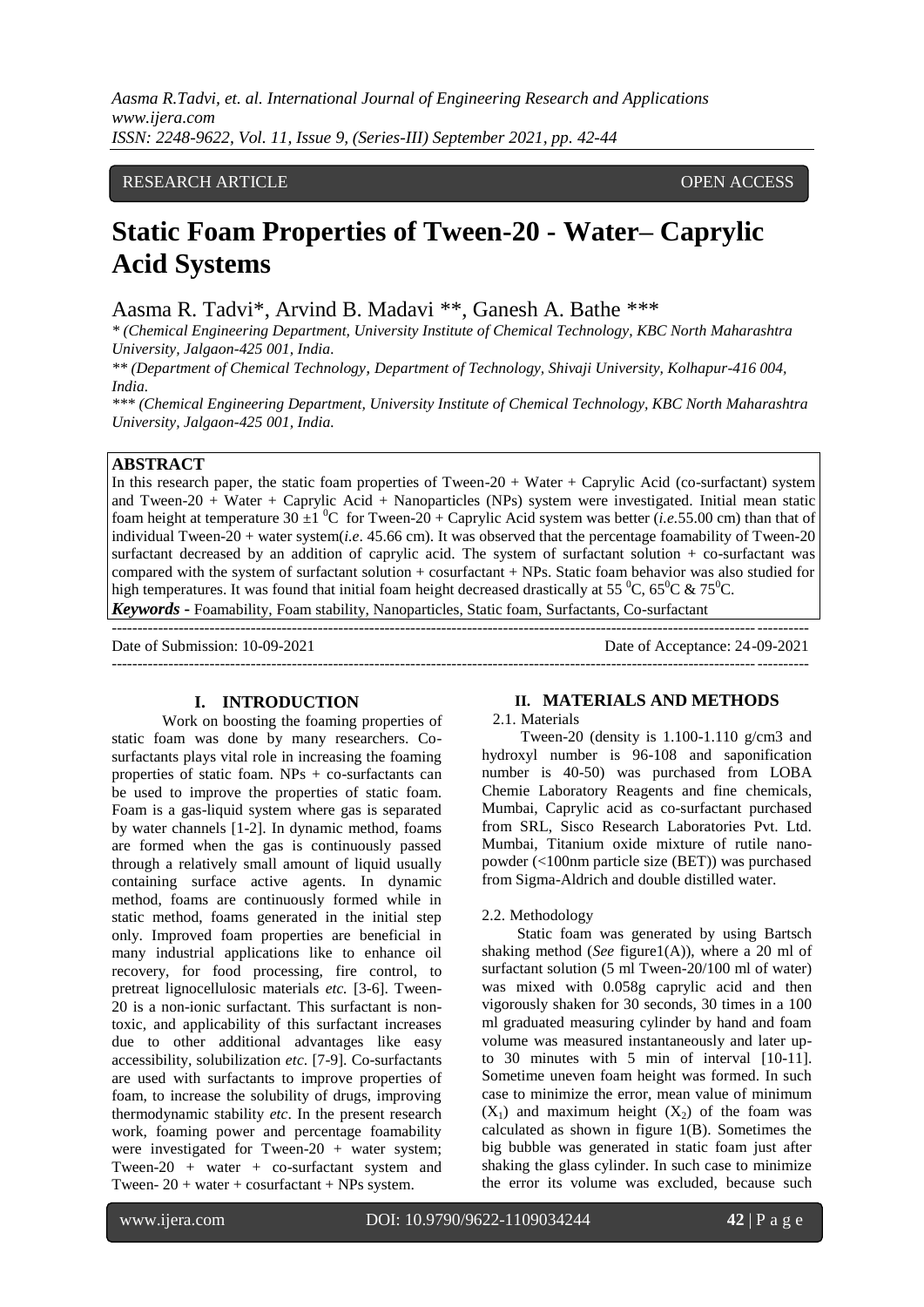single bubble was not the part of foam. NPs surfactant solution was prepared by adding defined amount (0.05 g/ 20ml of surfactant solution) of NPs in surfactant solution and then sonication it for 20 minutes. Percentage foamability (*See* equation 1) was calculated as follows:

% foamability = (FH at 30 min / FH at 0 min)  $X$  100...(1)

#### Where, FH is foam height.

Foam stability was studied by monitoring foam height (in cm) as a function of time. All experiments were carried out in triplicate and calculate the mean foam height.



Fig.1(A) Static Foam (B) Minimizing foam majoring error. (Where,  $X_1$  - minimum foam height and X2maximum foam height)

# **III. RESULTS AND DISCUSSION**

## 3.1. Foamability

3.1.1. Effect of temperature on foamability

The foamability and foaming power of Tween-20 + water system, Tween-20 + water +cosurfactant system and Tween-20 + water+ cosurfactant + NPs system were investigated (*See* table 1) at temperature  $30 \pm 1$  <sup>0</sup>C. Initial foam height increased when Tween-20 surfactant solution used with cosurfactant. Small amount of cosurfactant 0.058g (Caprylic acid) in Tween-20 solution increases the initial foam height from 45.66 cm to 55.00 cm.

NPs also played vital role individually when used with surfactant solution. NPs when used with Tween-20 surfactant solution initial mean foam height increases form 45.66 cm to 60 cm but when NPs used with cosurfactant initial height of the foam decreased from 60 cm to 29 cm. Temperature effect on Tween-20 + water + cosurfactant system was studied (*See* table 2). It was found that foaming power decreased with respect to temperature while percentage foamability increased with increasing temperature.

| Time              |                         | 10    | 20    | 30    | (% )        |
|-------------------|-------------------------|-------|-------|-------|-------------|
| (min)             | Mean Foaming Power (cm) |       |       |       | Foamability |
| $T-20+water$      | 45.66                   | 32.66 | 28.66 | 23.33 | 51.09       |
| system            |                         |       |       |       |             |
| <b>T-</b>         | 60.33                   | 40.50 | 31.00 | 22.00 | 36.46       |
| $20+water+NPs$    |                         |       |       |       |             |
| system            |                         |       |       |       |             |
| $T-20 + water+$   | 55.00                   | 25.75 | 17.75 | 13.00 | 23.63       |
| Caprylic acid     |                         |       |       |       |             |
| system            |                         |       |       |       |             |
| $T-20 + water+$   | 29.00                   | 12.00 | 09.00 | 06.00 | 20.69       |
| Caprylic acid $+$ |                         |       |       |       |             |
| NPs system        |                         |       |       |       |             |

(T-20 means Tween-20)

| Table 2 Effect of temperature on Tween-20 + water |  |
|---------------------------------------------------|--|
| + Caprylic acid system                            |  |

| <u>_</u>                  |            |                         |            |           |           |
|---------------------------|------------|-------------------------|------------|-----------|-----------|
| Temperature $\rightarrow$ | $30\,^0$ C | $45\,^0$ C              | $55\,^0$ C | $65\,^0C$ | $75\,^0C$ |
| $(\pm 10)$                |            |                         |            |           |           |
| Time(min)                 |            | Mean Foaming Power (cm) |            |           |           |
| $\theta$                  | 55.00      | 46.00                   | 18.50      | 15.00     | 06.00     |
| 5                         | 39.00      | 22.00                   | 11.00      | 11.00     | 05.00     |
| 10                        | 25.75      | 15.00                   | 11.00      | 11.00     | 05.00     |
| 15                        | 22.75      | 12.50                   | 09.00      | 10.00     | 03.00     |
| 20                        | 17.75      | 12.00                   | 09.00      | 08.00     | 03.00     |
| 25                        | 16.00      | 10.00                   | 09.00      | 08.00     | 03.00     |
| 30                        | 13.00      | 10.00                   | 06.00      | 06.00     | 03.00     |
| % Foamability             | 23.64      | 21.74                   | 32.43      | 40.00     | 50.00     |

Fig.2 (A) shows the static bubbles image of Tween-20 + water system and fig.2 (B) shows the static bubbles image of Tween-20+water+cosurfactant (to obtained clear images very small amount of methyl blue indicator added on the top of foam). When compared Fig.2 (A) with Fig.2(B) then the bubbles of Tween-20 + water system are smaller than the bubbles of Tween-20 + water +cosurfactant system.



Caprylic acid increased the initial volume of the static foam (at  $30\pm1$ <sup>o</sup>C) but at high temperature (*See* table 3 at  $55\pm1\textdegree C$ ) cosurfactant performance was very low.